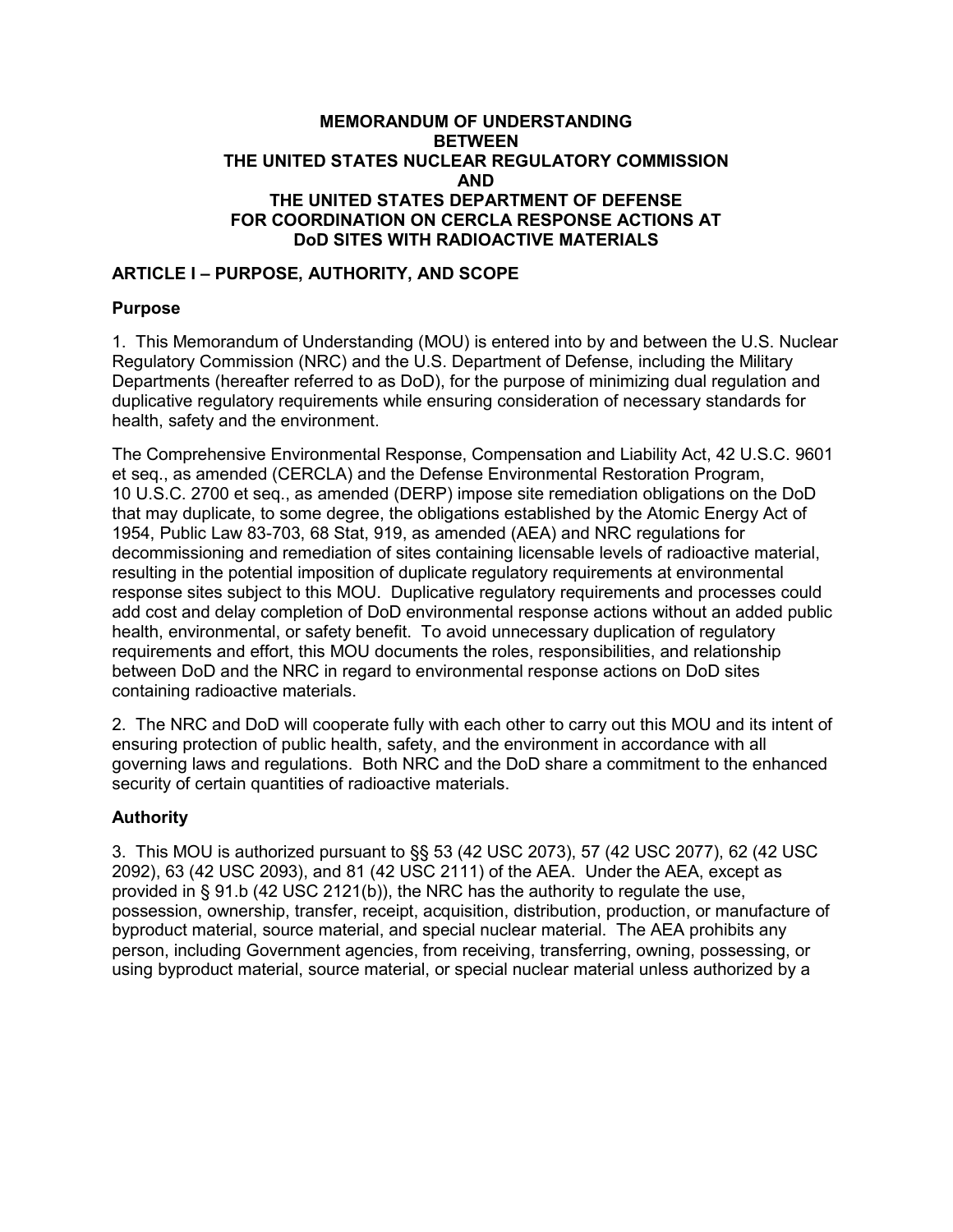general or specific license from the NRC, or otherwise exempt from the licensing requirements by statute or 10 CFR, Chapter 1.

4. The NRC has the statutory responsibility to protect public health and safety, promote the common defense and security, and protect the environment related to the possession and use of source, byproduct, and special nuclear material under the AEA. This responsibility includes overseeing the decommissioning and remediation of facilities or sites, that are subject to the NRC's authority under the AEA, to levels that are protective of the public health and safety and the environment as set forth in 10 CFR Part 20, Subpart E.

5. The DoD enters into this MOU under its authority and responsibility for the protection of public health, safety and the environment in the conduct of environmental response actions at sites under its jurisdiction pursuant to DERP, implementing DoD Directives, Instructions and Manuals, and CERCLA and its implementing regulations, the National Oil and Hazardous Substances Pollution Contingency Plan, 40 CFR Part 300 (NCP). DERP covers response actions at active DoD installations, properties being transferred out of DoD, such as those under the Base Realignment and Closure (BRAC) laws, and Formerly Used Defense Sites (FUDS).

6. As identified above, the NRC and DoD have statutory authorities that overlap for AEA radioactive material. Therefore, this MOU describes the intent and plan of NRC and DoD to work together to meet their overlapping responsibilities. It neither creates nor removes any agency responsibility or authority. This MOU is not an admission of responsibility or liability on the part of the United States with regard to any hazardous substances or operations at any site, and does not create any rights in any third party against the NRC, DoD, or the United States.

7. Nothing in this MOU alters, limits, or supersedes the authorities and responsibilities of any Party on any matter within its jurisdiction. Nothing in this MOU shall require either Party to act beyond its authority. The roles, responsibilities, terms and conditions of this MOU will not supersede or be interpreted in a manner inconsistent with applicable Federal laws and regulations.

8. It is DoD's position that pursuant to the permit exemption set forth at §121(e) of CERCLA, 42 USC 9621(e), DERP sites with response actions that are consistent with CERCLA are not subject to NRC licensing. It is NRC's position that the permit waiver set forth at §121(e) is only applicable to that specific portion of any removal or remedial action, as these terms are defined in CERCLA, conducted entirely onsite and that  $\S$  121(e) does not waive the AEA or NRC requirement that Federal agencies obtain an NRC license to possess or own certain radioactive material. It is also NRC's position that the permit waiver is only applicable to CERCLA-specific actions. Although the parties do not agree with each other's position regarding the permit exemption, the parties agree to this MOU for monitoring of DoD's remediation under the DERP process instead of licensing while this MOU is in place, for sites within the scope of this MOU.

### **Scope**

9. This MOU applies to response actions conducted by DoD under CERCLA/DERP, to address a confirmed release of a radioactive material that is or may be subject to regulation under the AEA. While not a CERCLA response action, the MOU also applies to DoD's remediation of buildings with confirmed radiological contamination provided the building is not being addressed under an existing NRC license.

10. The MOU applies to active DoD installations, BRAC properties, and FUDS where DoD is conducting response actions under DERP for a confirmed release of radioactive materials. This MOU is intended to be a comprehensive remediation MOU to address confirmed releases of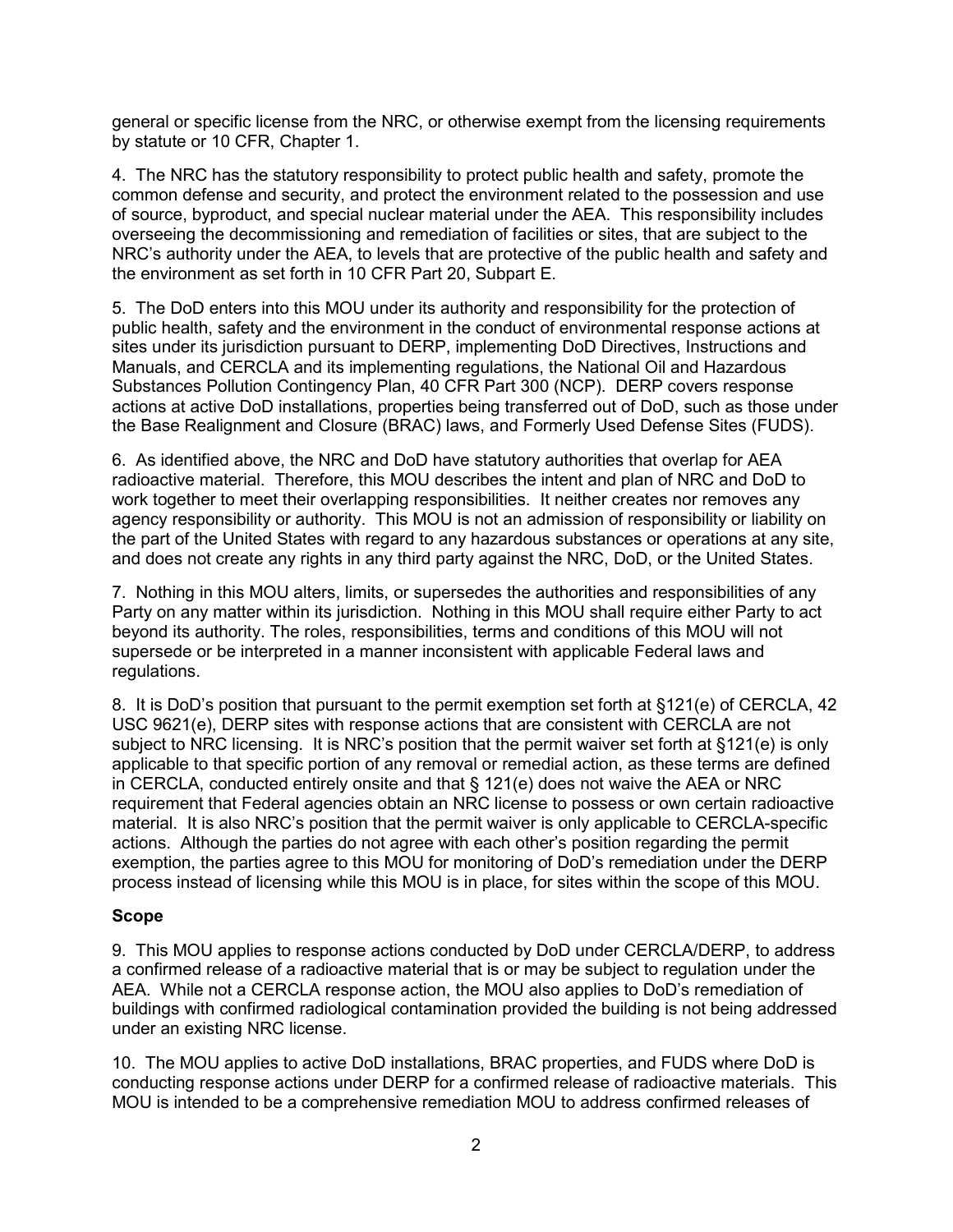radioactive materials at DoD sites that are not presently under an NRC license, although the material is licensable under the AEA. This MOU also covers confirmed releases of radioactive materials at DoD sites under an existing NRC license, as effectuated through the NRC licensing process described further in this provision, where response actions by DoD are proceeding under DERP (e.g., sites with commingled AEA and chemical contamination). For any DoD DERP site with DoD radioactive material included under a specific NRC license, the agencies agree that such license for that site should be suspended (or amended, as appropriate, in the case of a Master Materials license) at the request of the DoD licensee, to allow the site to proceed under DERP for the response action. NRC will consider any such request and effectuate a license suspension or amendment, as appropriate, in accordance with its rules of practice and procedure. In these instances, a suspended (or amended) license for a site should be reinstated only after the response action is completed. Specific implementation of the license amendment and suspension process will be detailed in a future agreed-upon process.

11. Terms used in this MOU that are defined in CERCLA, DERP, the AEA, or their respective implementing regulations, shall have the definitions and meaning provided by those laws and regulations.

### **ARTICLE II – INTERAGENCY COMMUNICATION**

12. The NRC and DoD shall designate Principal Representatives to serve as primary points of contact on matters relating to this MOU. The Principal Representatives shall designate a primary point of contact for day-to-day communications (i.e., holding coordination discussions and other typical project management activities). All notices and requests required by this MOU shall be made in writing and sent, using e-mail, facsimile, or postal mail, by or to the Principal Representatives identified herein.

13. The Principal Representatives are:

- For the NRC: John R. Tappert, Director Division of Decommissioning, Uranium Recovery, and Waste Programs Office of Nuclear Material Safety and Safeguards United States Nuclear Regulatory Commission Washington, D.C. 20555-0001
- For the DoD: Ms. Deborah Morefield Office of the Assistant Secretary of Defense (Energy, Installations & Environment)(Environment, Safety & Occupational Health) 3400 Defense Pentagon, room 5C646 Washington, D.C. 20310

For the Army: Mr. Bryan Frey

Headquarters, Department of the Army Office of the Assistant Chief of Staff for Installation Management Installation Services Directorate, Environmental Division 600 Army Pentagon, Room 5C121A-1 Washington, D.C. 20310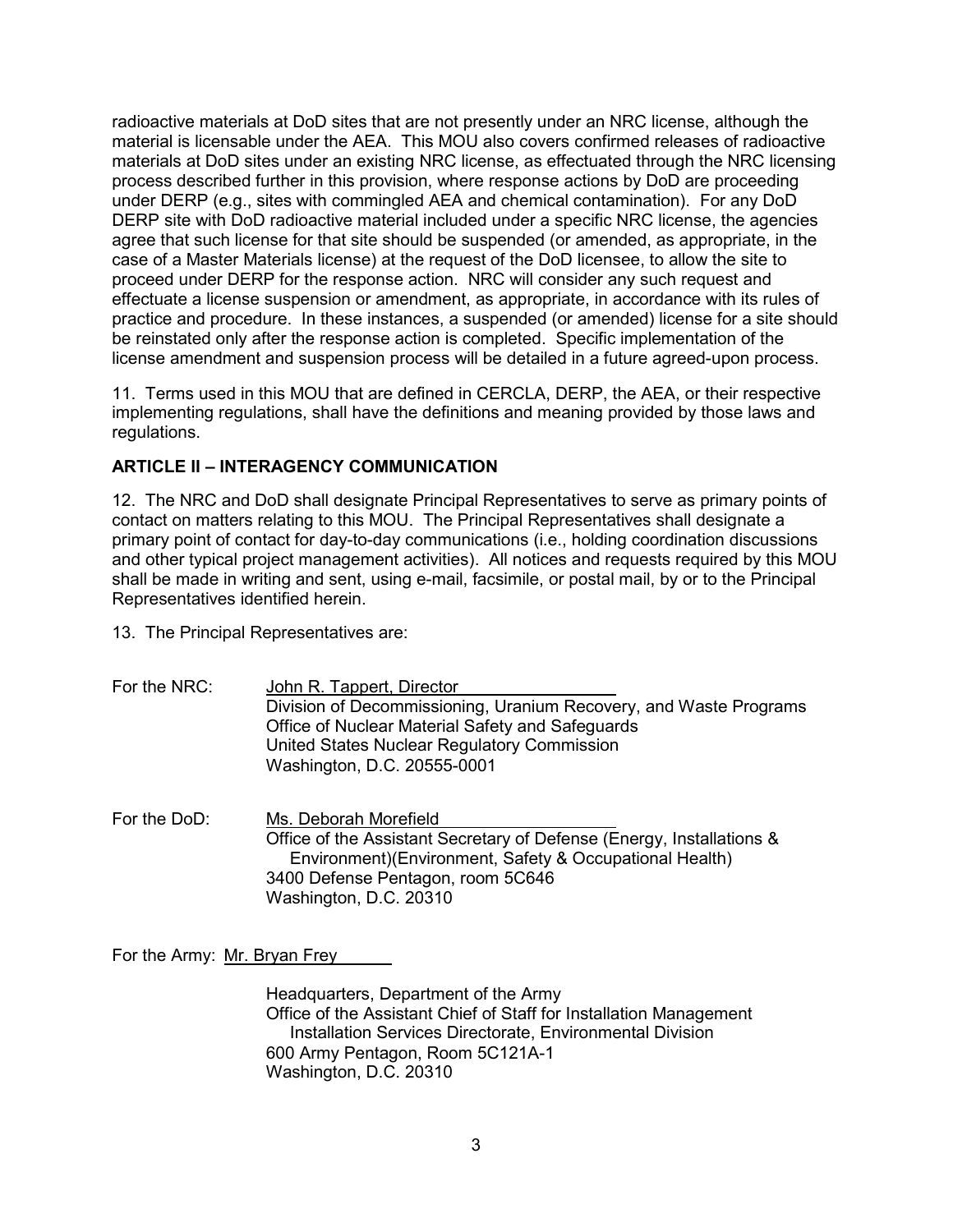For the Navy: Mr. Lino Fragoso Radiological Controls and Health (N455A) Energy & Environmental Readiness Division Office of the Chief of Naval Operations 2000 Navy Pentagon, Room 2D253 Washington, DC 20350

For the Air Force: LtCol Anthony Cagle Office of the Surgeon General Headquarters, United States Air Force 7700 Arlington Blvd, Suite 5151 Falls Church, VA. 22042

#### **ARTICLE III – INVENTORY & NRC INVOLVEMENT WITH DOD RESPONSE ACTIONS WITH RADIOLOGICAL MATERIALS**

### **Annual Inventory of Sites**

14. On the effective date of this MOU, and annually thereafter, no later than sixty (60) calendar days after the beginning of each Federal Fiscal Year, DoD will provide the NRC a complete inventory of all DoD sites at which DoD is conducting DERP response actions to address confirmed releases of radioactive materials that are potentially subject to regulation under the AEA and that are within the scope of this MOU. The information included in this inventory will be determined by representatives of the NRC and DoD in preparation for the first report. Thereafter, the same types of information will be provided by DoD to the NRC, updated to reflect current status and knowledge in each annual inventory. If either agency wishes to change the type of information included in this inventory, it may propose the change to the other agency no later than six (6) months prior to the date the next inventory is due. If both agencies agree to the change, the inventory report for the next Fiscal Year will be submitted with the changes incorporated. If the proposal to change the inventory is submitted later than six (6) months before its due date, and if the changes are agreed to by the agencies, the request will apply to the following Fiscal Year's inventory. In the annual inventory, DoD will inform the NRC of any sites which potentially contain Category 1 or Category 2 quantities of radioactive material possessed by DoD, as defined in 10 CFR Part 37. If a site is identified with the potential for aggregated quantities of Category 2 material (or greater quantities), NRC and DoD will have further site-specific discussions regarding security. If a new site is confirmed after delivery of the inventory and response actions will begin before the next scheduled inventory update, DoD will notify the NRC in a timely manner.

### **NRC and DoD Coordination and Planning**

15. The NRC will complete its review of the inventory within sixty (60) calendar days of receipt of the inventory and will notify DoD of all sites it has selected for either: 1) staying informed and relying on U.S. Environmental Protection Agency (EPA) regulatory oversight (e.g., National Priority List (NPL) sites); or 2) conducting monitoring activities. NRC will state, with specificity, any information or circumstances of special interest to the NRC. NRC and DoD will coordinate, at least annually, on site-specific NRC monitoring activities.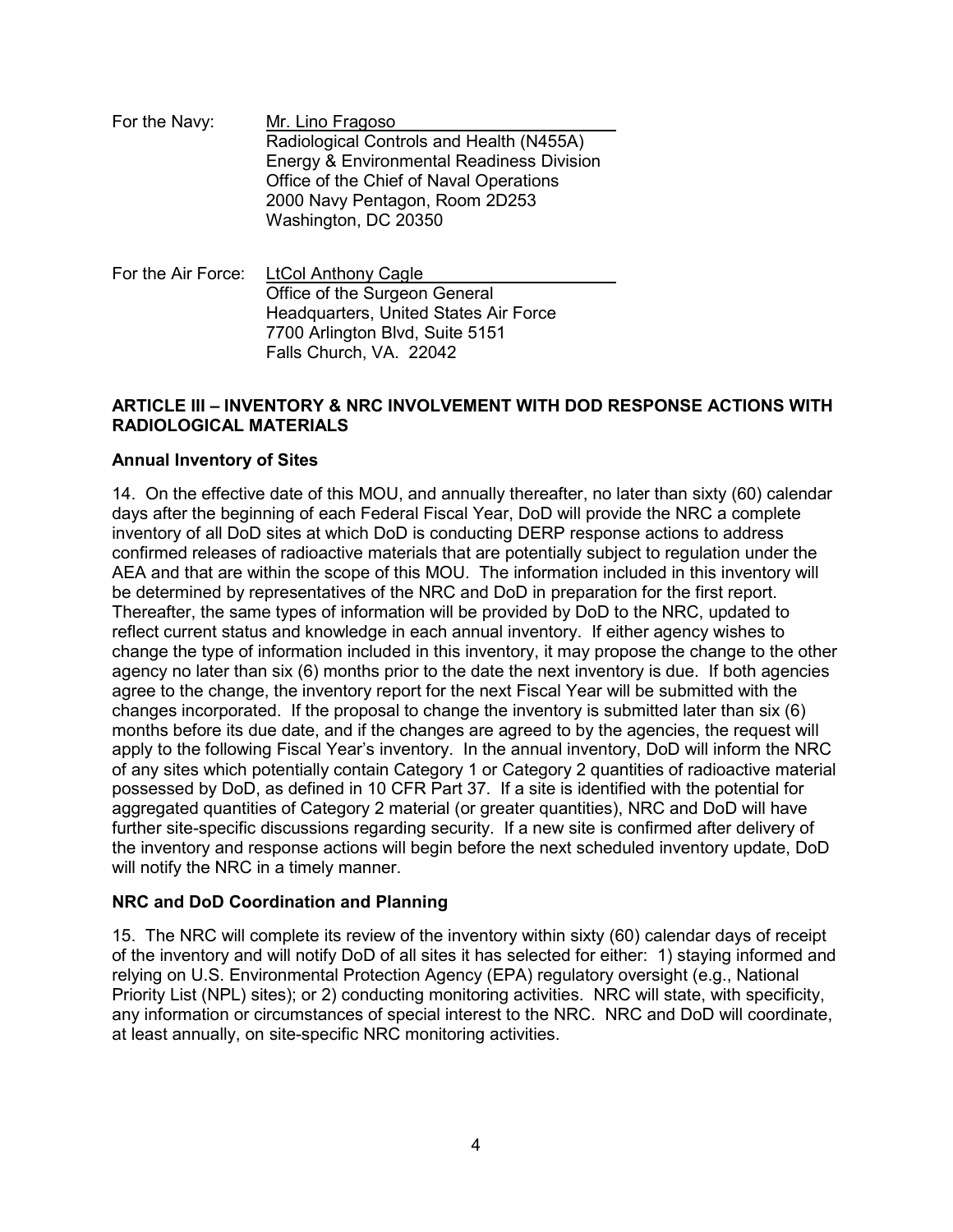### **NRC Access to Information and Sites**

16. For sites identified by the DoD per paragraph 14, DoD will furnish to the NRC on an ongoing basis information concerning all significant DERP phase work relating to investigations, removal actions, and remedial actions, such as plans, reports, and regulatory or public comments and responses to comments from any other Federal or State agency or other person or entity concerning the radiological material. Any of these documents that are already available for regulatory and public review will be furnished to the NRC within thirty (30) calendar days of receipt of the list of sites from the NRC. Reports that are completed thereafter will be furnished to the NRC as they are completed and available for regulatory and public review. If, upon review of the available reports, the NRC is satisfied that it does not need to continue to receive said information on an ongoing basis for any specific site(s), the NRC will notify DoD, and DoD will revert to providing only the status information in the annual inventory report.

17. For sites identified for monitoring by NRC, DoD will also provide NRC draft DERP documents related to the radiological material, as described in paragraph 16, for NRC review and comment. The DERP remediation documents will provide the technical basis for meeting relevant and appropriate dose criteria.

18. DoD will facilitate any NRC visits/meetings and NRC confirmatory surveys or sampling at the sites identified for either staying informed or monitoring. DoD will also facilitate any NRC discussions with DoD radiological reviewers on their final DoD reports.

#### **NRC Involvement Activities**

19. Based on the information and discussions per paragraph 15, NRC will determine the appropriate monitoring activities, which could include, but are not limited to, document and data reviews, site observations, and confirmatory radiological surveys or sampling.

20. The purpose of NRC monitoring is to ensure that DoD's remedy at sites covered by this MOU meets the NRC 25 millirem per year dose criterion in 10 CFR 20.1402 for sites that will be released for unrestricted use or is consistent with the requirements in 10 CFR 20.1403(b) for sites that will be released for restricted use. In addition, for sites subject to a five-year review under §121(c) of CERCLA, 42 U.S.C. 9621(c), NRC will be given the opportunity to review the status of the radiological remedy during the five-year review to ensure that the radiological remedy remains protective.

21. The NRC will prepare monitoring reports with the results of its reviews and other monitoring activities and provide these reports to DoD. The monitoring reports will be included in NRC's Agency wide Documents Access and Management System (ADAMS) as public documents that may be accessed by interested persons through the NRC's website. NRC agrees to provide DoD with any written comments on the DERP documents in accordance with established site regulatory review schedules (typically thirty (30) to sixty (60) days). NRC may request an extension to this timeframe. DoD will review and resolve all comments it receives from NRC related to the radiological material. DoD will provide responses to NRC comments upon request. Written DoD and NRC communications on these specific sites will be publicly available.

22. If the NRC at any time determines that it needs to review additional data, documents, or information for a specific site's environmental response to radiological material, it may request the specific additional data, documents, or information from DoD. The DoD will make reasonable efforts to provide all available data, documents, or information that has been requested by the NRC within sixty (60) calendar days of the request, subject to legal limitations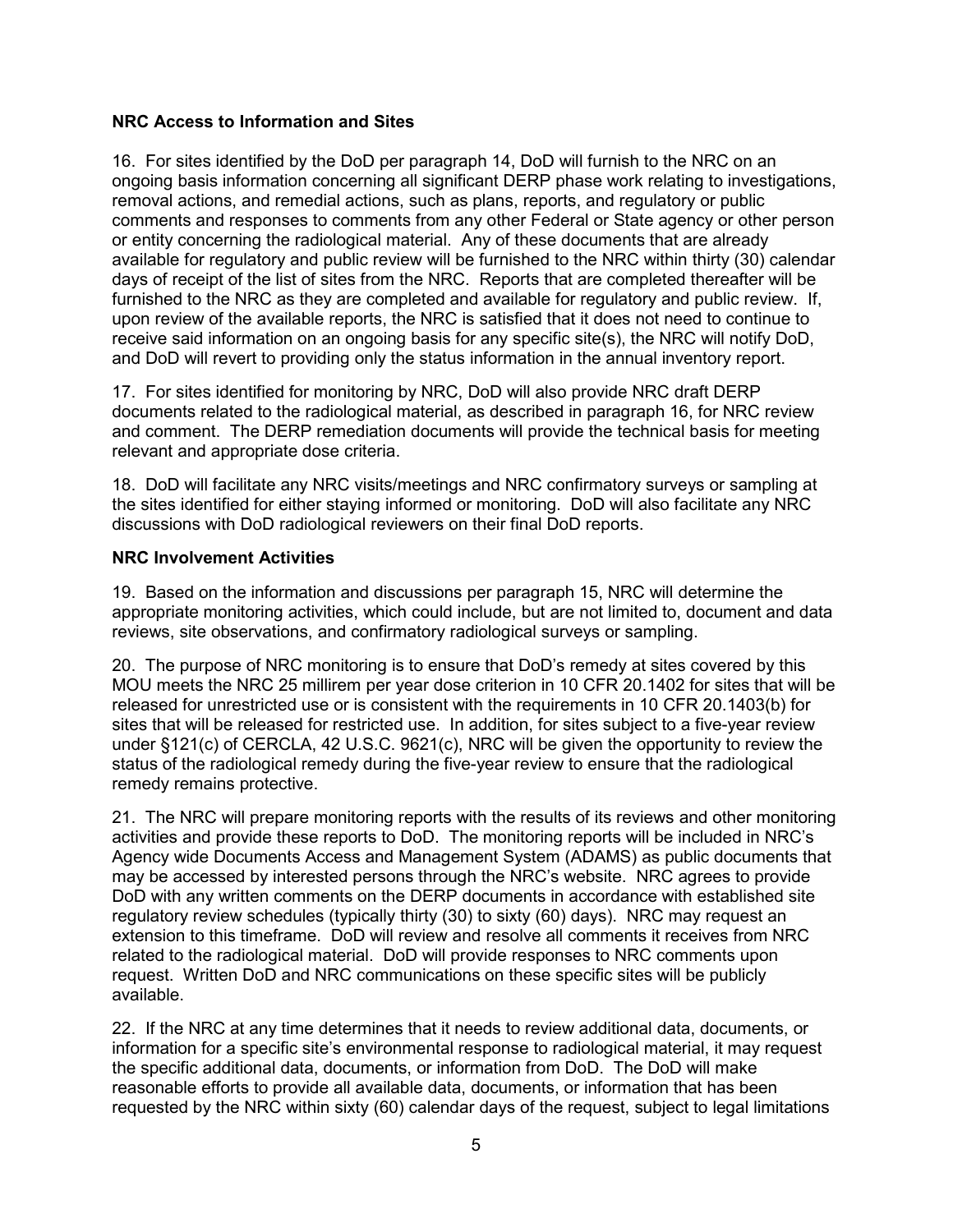that are otherwise applicable to the information or documents, or within a longer period as determined by agreement of the NRC and DoD if necessary due to the size, complexity, or difficulty of providing the requested materials.

23. Upon completion of DoD's response action at any site covered by this MOU, the NRC will prepare a final letter or report regarding DoD's radiological remediation to document NRC activities and conclusions regarding the DERP remediation.

### **NRC Decommissioning Dose Criteria**

24. NRC decommissioning dose criteria contained in 10 CFR 20.1402 or 10 CFR 20.1403(b) may be Applicable or Relevant and Appropriate Requirements (ARARs) under §121(d) of CERCLA, 42 U.S.C. 9621(d), for remedial actions at specific DERP sites.

### **NRC Technical Assistance or Regulatory Advice**

25. If DoD needs technical assistance or regulatory advice or records from the NRC to assist actions at a specific site environmental response to radiological material, it may submit a request for assistance, advice or records to the NRC. As part of its request, DoD will also provide all information that is relevant and necessary to allow the NRC to respond to the request. The NRC will provide the requested technical assistance, regulatory advice, or records, in the form of publically available guidance documents (and clarifications on those documents), within ninety (90) calendar days of the request, subject to legal limitations that are otherwise applicable to the information or documents, or within a longer period as jointly determined by the NRC and the DoD, if necessary, due to the complexity or difficulty of responding to the request.

### **Records**

26. NRC monitoring reports and any written correspondence with DoD under this MOU will be publically available in NRC's ADAMS.

27. DoD will maintain a written record of all submissions of information or documents, or requests for documents or assistance between the NRC and the DoD, for all affected sites in the site project files held by the DoD.

28. All documents and information subject to exchange under this MOU may be furnished in electronic form, and providing access through links to websites from which a complete document can be downloaded will satisfy the submittal requirements of this MOU.

29. If any of the information or records held by NRC or DoD is classified, proprietary, or Safeguards Information, or subject to the Privacy Act, restrictions under procurement integrity laws or regulations, or any other legal restriction on its dissemination, the agency with primary responsibility for the information or record (usually the originating agency) will identify these restrictions either in response to a request by the other for the records or by marking on the records themselves, if they can lawfully be furnished to the other agency subject to the restriction. The agency receiving the information or records will manage any such restricted information or records in compliance with all limitations applicable to them, and will not further release or disseminate any such information or records without the written permission of the originating or responsible agency. If the agency receiving the information is served with a request or demand for the release of the information or record, the request will be referred to the originating agency for decision and response to the requester. Freedom of Information Act (FOIA) requests or other requests for documents will be handled in accordance with applicable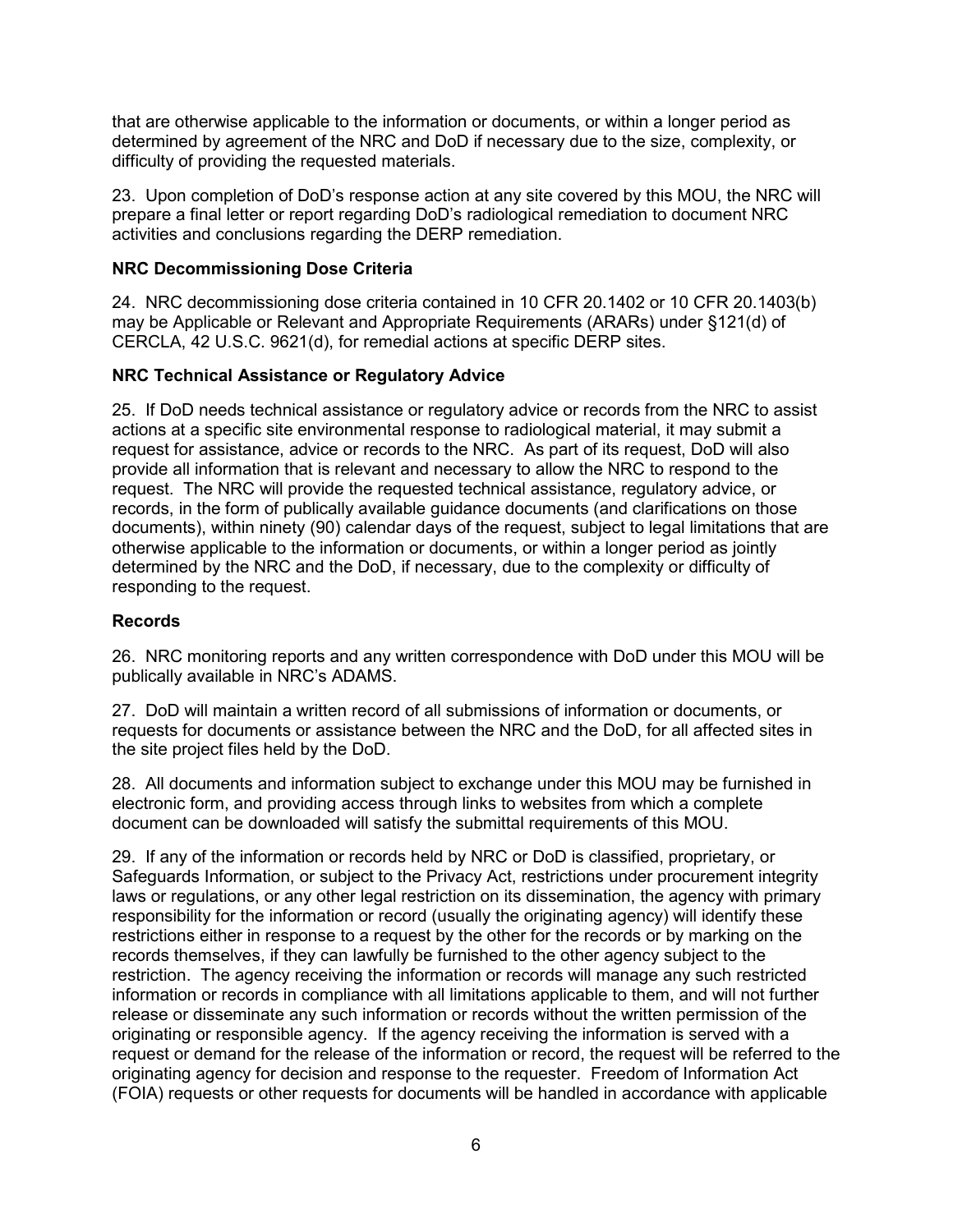statutes (e.g., FOIA), rules, regulations, policies, and procedures. The Parties recognize that Federal law may require the release of this data.

# **Service Provider Licenses**

30. Where DoD's radiological remediation activities are conducted by service providers, DoD will verify that its service providers use NRC's guidance to determine whether an NRC or Agreement State license is required in order to conduct its activities. When requested by service providers, DoD will provide appropriate land jurisdiction documentation. DoD agrees that when they are utilizing NRC or Agreement State licensed service providers, DoD will clarify which activities will be the responsibility of the service provider under their license (e.g., worker safety and source security).

### **ARTICLE IV – FUNDING**

31. There will be no transfer of funds or other obligations between NRC and DoD in connection with this MOU. Each will fund its own participation. All activities under or pursuant to this MOU are subject to the availability of appropriated funds and the agencies' respective funding procedures.

### **ARTICLE V – LIABILITY**

32. NRC and DoD agree to assume liability for their own risks arising from or related to activities under this MOU.

# **ARTICLE VI – DISPUTE RESOLUTION**

33. The NRC and DoD will make every effort to resolve any disputes that arise related to the subject matter of this MOU at the project or program manager level through informal consultation. If they are unable to resolve the dispute at that level, either agency may elevate the dispute in writing to successively higher and generally equivalent levels of management in each of the two agencies, up to the level of the officials who are signatories to this MOU. Any issue that is elevated will be the subject of a detailed written statement of position by the disputing agency, and the other agency will respond in writing detailing its position. The officials at each level of elevation will confer in a timely and cooperative manner to attempt to resolve the dispute.

34. If the agencies cannot resolve the dispute, each agency reserves any and all rights it may have to take any and all action available to it under any law, regulation, Executive Order, or interagency agreement to seek review and resolution of the matter. The NRC specifically reserves any authority it has to take administrative or regulatory action against DoD with regard to an unresolved dispute. DoD reserves any authority and defenses available to them to respond to any assertion of authority by the NRC. In the event of an unresolved dispute, NRC will provide written notification to EPA, the appropriate State organizations, and potential future owners of the property of NRC's concerns regarding the remediation of the site or the sites impact on the public health and safety or the environment.

# **ARTICLE VII – APPLICABLE LAW**

35. U.S. Federal law governs this MOU for all purposes including, but not limited to, determining the validity of the Agreement, the meaning of its provisions, and the rights, obligations and remedies of the Parties.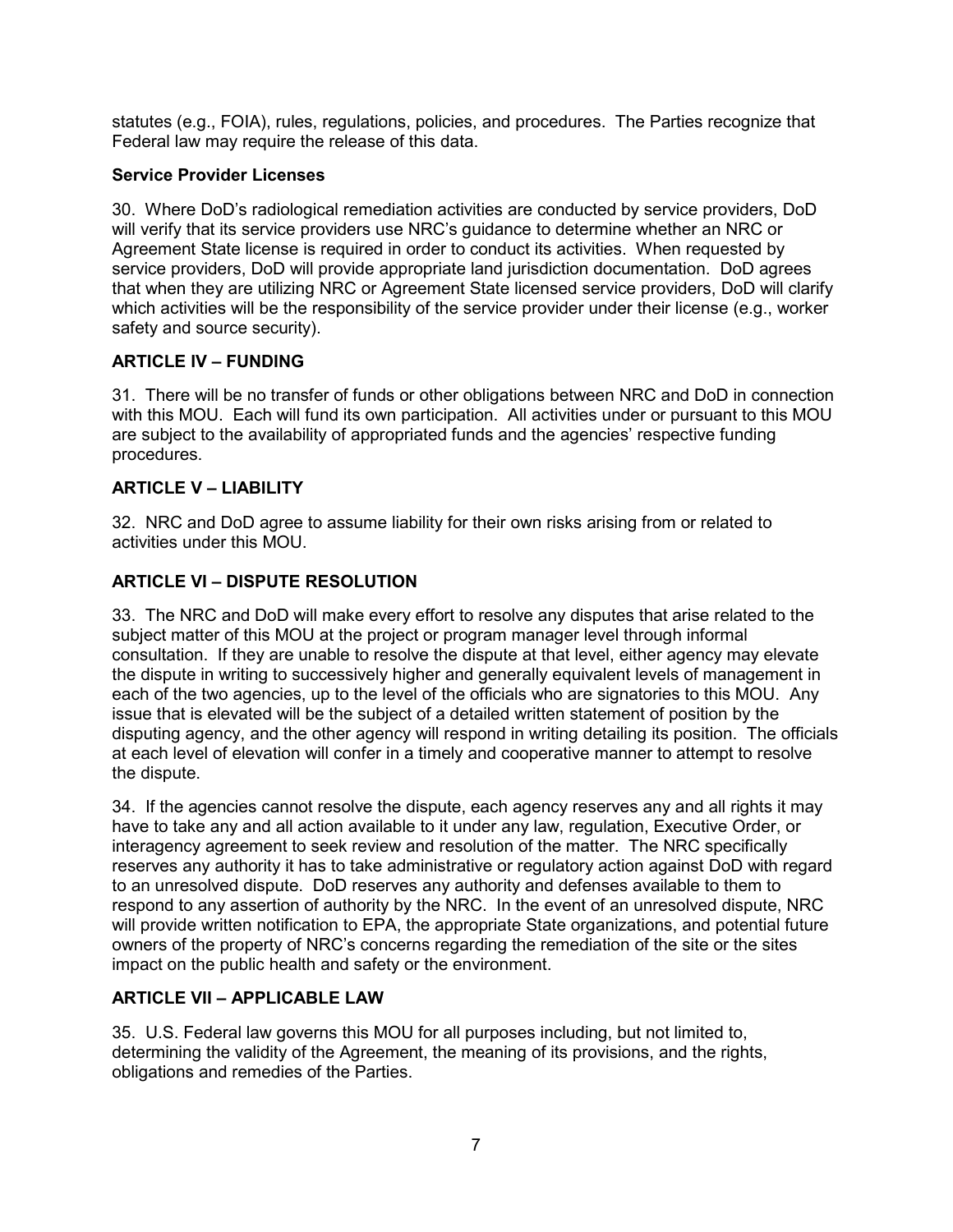# **ARTICLE VIII - AMENDMENT AND TERMINATION**

36. This MOU may be modified or amended in writing by the mutual agreement of NRC and DoD. Modifications must be signed by the original signatories to the MOU or their designees or successors. Either agency may terminate its participation in the MOU by providing thirty (30) calendar days written notice to the other party. Upon termination, the responsibilities of all the agencies under this MOU shall cease. Termination will not relieve any agency of its obligation to comply with applicable laws and regulations, and to take necessary actions that are its responsibility under the law for the protection of the public health and safety and the environment.

# **ARTICLE IX - EFFECTIVE DATE**

37. This MOU will be effective upon the last date of signature below of officials of the NRC and DoD.

#### On Behalf of the

**U.S. NUCLEAR REGULATORY COMMISSION** 

**Scott W. Moore, Acting Director** Office of Nuclear Material Safety and **Safeguards** 

 $28/2016$ Date  $4$ 

On Behalf of the U.S. DEPARTMENT OF DEFENSE AND MILITARY DEPARTMENTS

 $21/2016$ Date

**Maureen Sullivan** Deputy Assistant Secretary of Defense (Environment, Safety and Occupational Health)